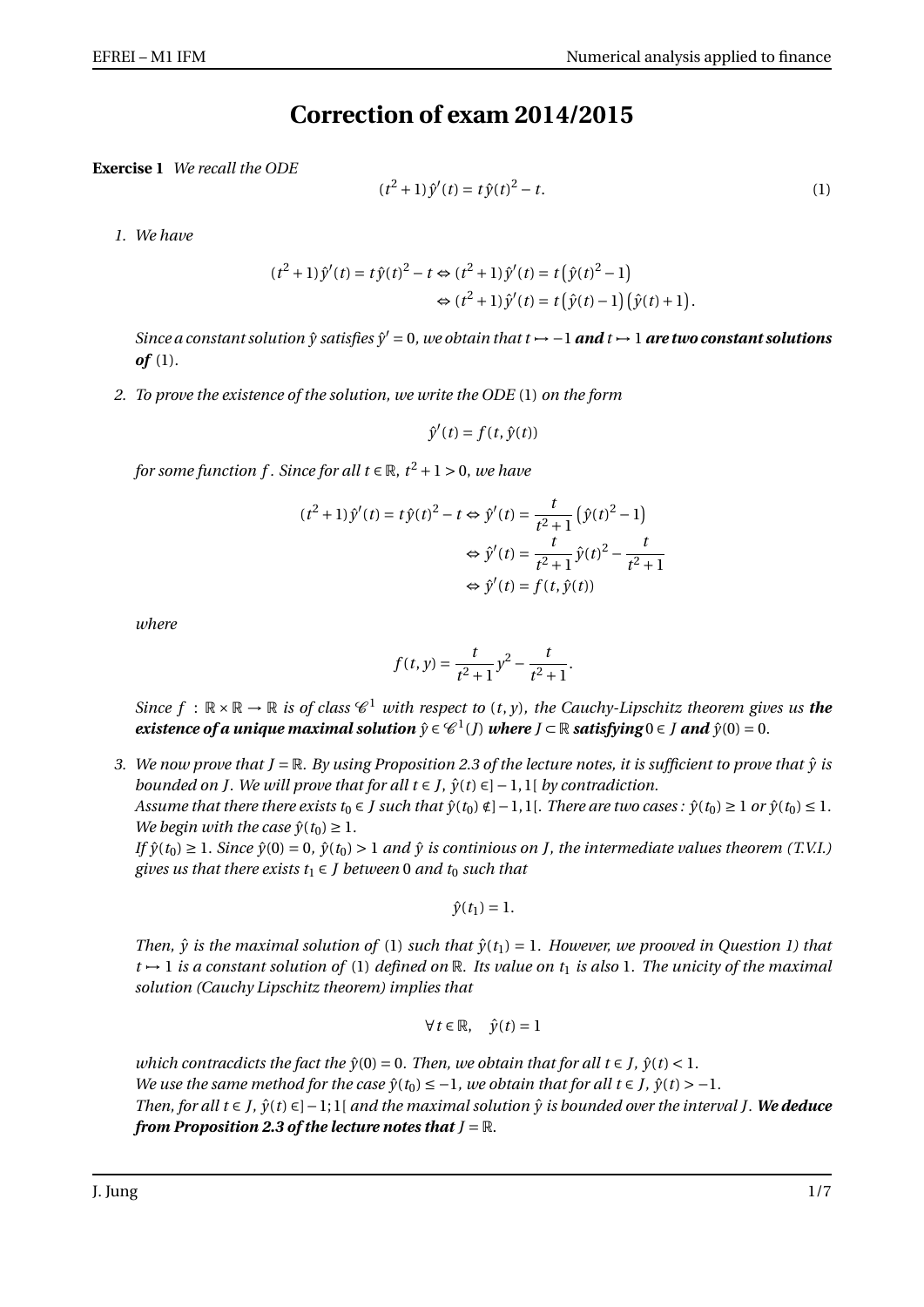*4. By setting*  $\hat{z} = \hat{y} - 1$ *, we have*  $\hat{z}' = \hat{y}'$ *. We can write* (1) *as* 

$$
(t^2+1)\hat{y}'(t) = t\hat{y}(t)^2 - t \Leftrightarrow (t^2+1)\hat{z}'(t) = t(\hat{z}(t)+1)^2 - t
$$
  

$$
\Leftrightarrow (t^2+1)\hat{z}'(t) = t(\hat{z}(t)^2 + 2\hat{z}(t) + 1) - t
$$
  

$$
\Leftrightarrow (t^2+1)\hat{z}'(t) = t(\hat{z}(t)^2 + 2\hat{z}(t)).
$$

*5. By setting*  $\hat{w} = \frac{1}{2}$ *, we have*  $\hat{z}' = -\frac{\hat{w}'}{\hat{w}^2}$ *<u><i>ŵ'</del> since for all t* ∈ ℝ,  $\hat{y}(t)$  ∈] − 1, 1[*, the function*  $\hat{z} = \hat{y} - 1$  *can not*</u> *vanish and the function*  $\hat{w}$  *is well defined on*  $\mathbb{R}$ *. Then, we have* 

$$
(t^2+1)\hat{z}'(t) = t(\hat{z}(t)^2 + 2\hat{z}(t)) \Leftrightarrow (t^2+1) \left( -\frac{\hat{w}'(t)}{\hat{w}(t)^2} \right) = t \left( \left( \frac{1}{\hat{w}(t)} \right)^2 + 2\frac{1}{\hat{w}(t)} \right)
$$

$$
\Leftrightarrow -(t^2+1)\hat{w}'(t) = t(1+2\hat{w}(t))
$$

$$
\Leftrightarrow \hat{w}'(t) = -\frac{t}{t^2+1} - \frac{2t}{t^2+1}\hat{w}(t)
$$

$$
\Leftrightarrow \hat{w}'(t) = -\frac{2t}{t^2+1}\hat{w}(t) - \frac{t}{t^2+1}.
$$

*6. The general solution w of the ODE* ˆ

$$
\hat{w}'(t) = -\frac{2t}{t^2 + 1}\hat{w}(t) - \frac{t}{t^2 + 1}
$$
\n(2)

*is on the form*

$$
\hat{w} = \hat{w}_1 + \hat{w}_2
$$

*where*  $\hat{w}_1$  *is the general solution of the homogenous equation* 

$$
\hat{w}'(t) = -\frac{2t}{t^2 + 1}\hat{w}(t)
$$

*and*  $\hat{w}_2$  *is a particular solution of* (2). We firstly look for the general solution  $\hat{w}_1$  of the homogenous *equation. The general solution is on the form*

$$
\hat{w}_1(t) = C \exp(A(t))
$$

*where A is a primitive function of t*  $\rightarrow -\frac{2t}{t^2}$  $\frac{2t}{t^2+1}$  and  $C \in \mathbb{R}$ . *Since*  $\frac{2t}{t^2+1}$  *is on the form*  $\frac{u^i}{u}$  $\frac{u}{u}$ *, we obtain that t* →  $-\ln(t^2 + 1)$  *is a primitive function of t* →  $-\frac{2t}{t^2+1}$  $\frac{2t}{t^2+1}$  defined on  $\mathbb R$ . Then, the general solution of the *homogenous equation is*

$$
\hat{w}_1(t) = C \exp(-\ln(t^2 + 1)) = \frac{C}{t^2 + 1}, \quad C \in \mathbb{R}.
$$

*We now look for a particular solution of* (2). *We directly see that the constant function*  $\hat{w}_1 = -\frac{1}{2}$  $rac{1}{2}$  *is a constant particular solution solution of* (2)*. We could also found a particular solution with the variation of parameters method.*

*Then, the general solution of the ODE* (2) *is*

$$
\hat{w}(t) = \hat{w}_1(t) + \hat{w}_2(t) = \frac{C}{t^2 + 1} - \frac{1}{2}, \quad C \in \mathbb{R}.
$$

*The initial condition*  $\hat{w}(0) = -1$  *implies that*  $C = -\frac{1}{2}$  $\frac{1}{2}$ . *Then, the solution of* (2) *satisfying*  $\hat{w}(0) = -1$  *is*  $\hat{w}(t) = -\frac{1}{2}$  $rac{1}{2}(\frac{1}{t^2+1})$  $\frac{1}{t^2+1}+1$ ) =  $-\frac{t^2+2}{2(t^2+1)}$  $\frac{2(t^2+1)}{2}$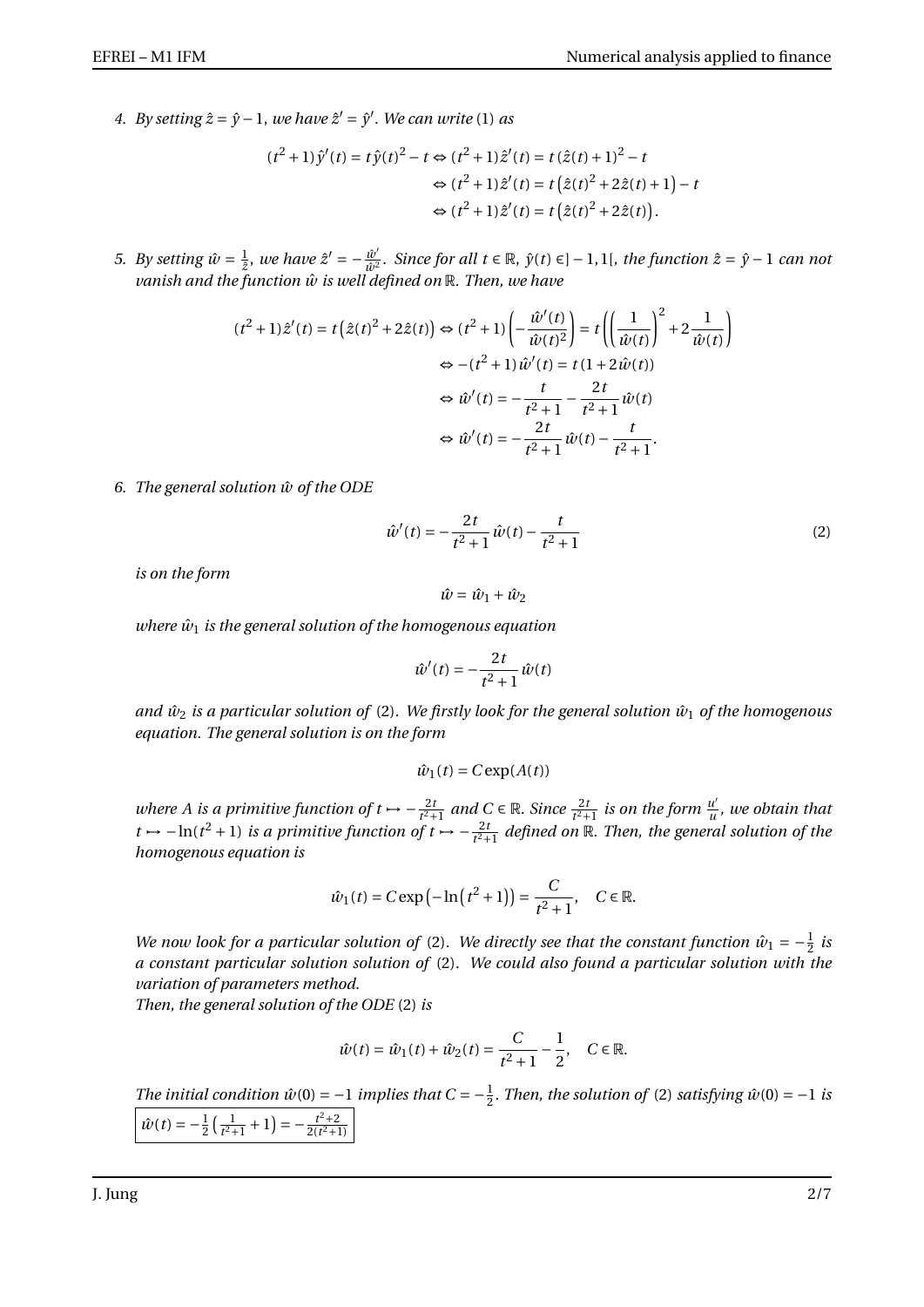*7. Since*  $\hat{y}(0) = 0 \Leftrightarrow \hat{w}(0) = -1$ , the solution  $\hat{y}$  of ODE (1) *with intial condition*  $\hat{y}(0) = 0$  *is* 

$$
\hat{y}(t) = \hat{z}(t) + 1 = \frac{1}{\hat{w}(t)} + 1
$$

$$
= -\frac{2(t^2 + 1)}{t^2 + 2} + 1 = -\frac{t^2}{t^2 + 2}
$$

.

*t*

8. A numerical scheme is a method whose purpose is to compute  $y_n$  which is an approximation of  $\hat{y}(t^n)$ . *The explicit Euler scheme is given by*

$$
y_{n+1} = y_n + \Delta t f(t_n, y_n).
$$

*In this particular case, we have*

$$
f(t, y) = \frac{t}{t^2 + 1} y^2 - \frac{t}{t^2 + 1}.
$$
  
Then, the explicit Euler scheme is given by  $y_{n+1} = y_n + \Delta t \left( \frac{t_n}{t_n^2 + 1} y_n^2 - \frac{t_n}{t_n^2 + 1} \right).$ 

*9. The implicit Euler scheme is given by*

$$
y_{n+1} = y_n + \Delta t f(t_{n+1}, y_{n+1}),
$$

*where*

$$
f(t, y) = \frac{t}{t^2 + 1}y^2 - \frac{t}{t^2 + 1}.
$$

*Then, the implicit Euler scheme is given by*  $y_{n+1} = y_n + \Delta t \left( \frac{t_{n+1}}{t_{n+1}^2} \right)$  $\frac{t_{n+1}}{t_{n+1}^2+1} y_{n+1}^2 - \frac{t_{n+1}}{t_{n+1}^2+1}$  $\frac{t_{n+1}^2+1}{t_{n+1}^2+1}$ ´ .

**Exercise 2** *We aim at solving the autonomous (*i.e. *f does not depend on t ) ordinary differential equation*

$$
\begin{cases}\n\hat{y}'(t) = f(\hat{y}(t)), \\
\hat{y}(0) = \frac{1}{2}.\n\end{cases}
$$
\n(3)

*We assume that f is of class*  $\mathscr{C}^2(\mathbb{R})$ *.* 

1. Since  $f : \mathbb{R} \to \mathbb{R}$  is of class  $\mathscr{C}^1$  with respect to y, the Cauchy-Lipschitz theorem gives us **the existence of** a unique maximal solution  $\hat{y}\in \mathscr{C}^1(J)$  where  $J\subset \mathbb{R}$  satisfying  $0\in J$  and  $\hat{y}(0)=\frac{1}{2}$  $rac{1}{2}$ .

*For the regularity of the solution*  $\hat{y}$ *, we use the Proposition 2.1 p. 24 of the lecture notes. Since f is of* class  $\mathscr C^2$ , the maximal solution  $\hat y$  is of class  $\mathscr C^3$  on his intervall definition J ⊂  $\mathbb R.$ 

*2. (a) If f* (*y*) = 1*, the ODE* (3) *becomes*

 $\hat{y}'(t) = 1.$ 

*The general solution of this ODE is*

$$
\hat{y}(t) = t + C, \quad C \in \mathbb{R}.
$$

*Since*  $\hat{y}(0) = \frac{1}{2}$  $\frac{1}{2}$ , we have  $C = \frac{1}{2}$  $\frac{1}{2}$ . *Then, the solution of the ODE with initial condition*  $\hat{y}(0) = \frac{1}{2}$  $rac{1}{2}$  *is*  $\hat{y}(t) = t + \frac{1}{2}$  $rac{1}{2}$ .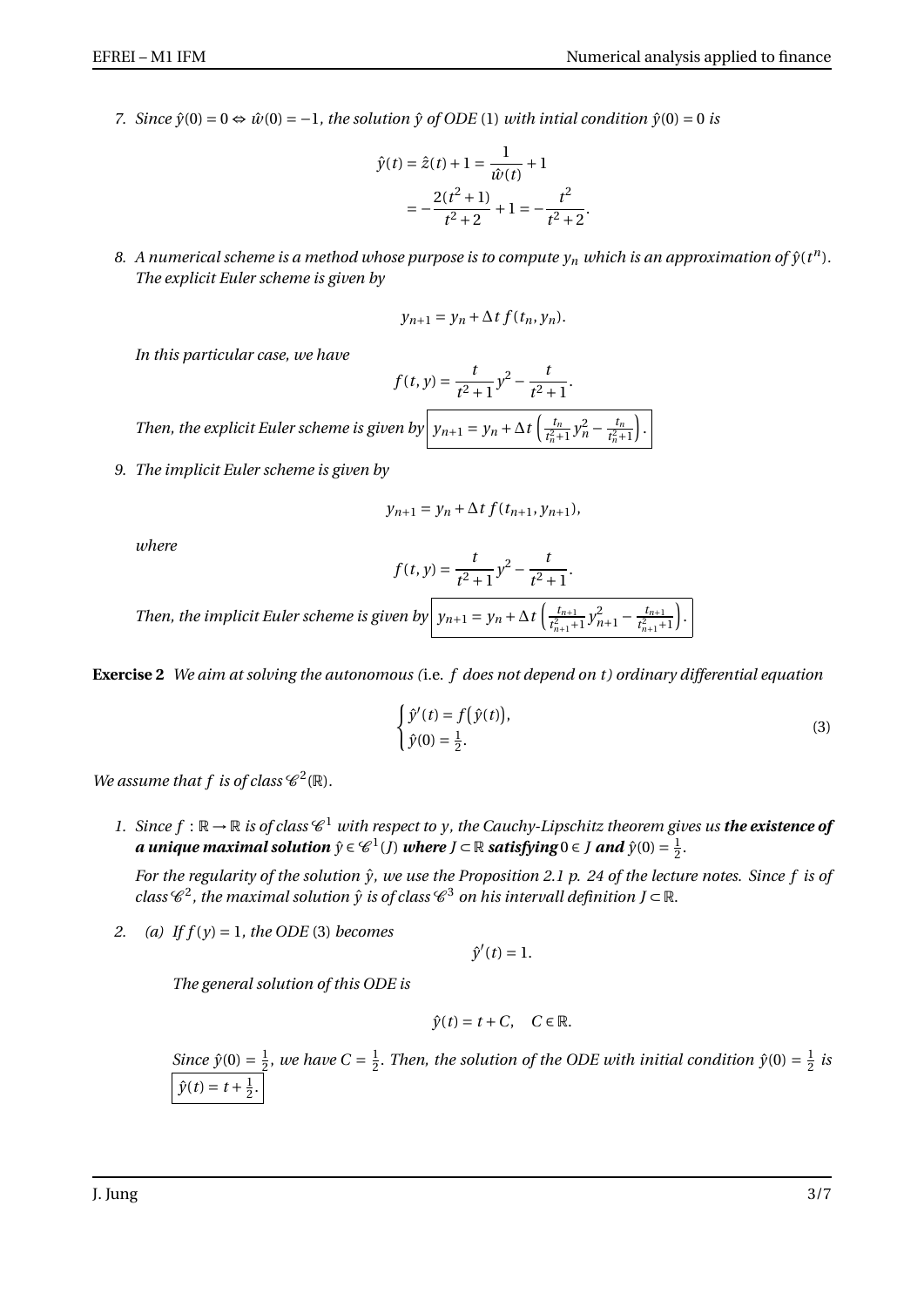(b) If  $f(y) = 10y$ , the ODE (3) becomes

$$
\hat{y}'(t) = 10 y(t).
$$

*The general solution of this ODE is*

$$
\hat{y}(t) = Ce^{10 t}, \quad C \in \mathbb{R}.
$$

*Since*  $\hat{y}(0) = \frac{1}{2}$  $\frac{1}{2}$ , we have  $C = \frac{1}{2}$  $\frac{1}{2}$ . *Then, the solution of the ODE with initial condition*  $\hat{y}(0) = \frac{1}{2}$  $rac{1}{2}$  *is*  $\hat{y}(t) = \frac{1}{2}$  $\frac{1}{2}e^{10t}$ .

*3. In the general case, we cannot provide an explicit expression. That is why we aim at constructing approximate values of the solution at some points. More precisely, we fixe some integer N* ≥ 2 *and we set*

$$
\forall n \in [1, N], t^n = (n-1)\Delta t \quad where \quad \Delta t = \frac{3}{N-1}.
$$

 $A$  numerical scheme is a method whose purpose is to compute  $y_n$  which is an approximation of  $\hat{y}(t^n)$ .

- *(a)* In the general case, we have  $y_n \neq \hat{y}(t^n)$ . But we have to bear in mind that  $y_n \approx \hat{y}(t^n)$ .
- *(b) We have*

$$
t1 = (1 - 1)\Delta t = 0,
$$
  
\n
$$
t2 = (2 - 1)\Delta t = \Delta t,
$$
  
\n
$$
tN = (N - 1)\Delta t = (N - 1)\frac{3}{N - 1} = 3.
$$

- *(c) i. In this case, the Euler explicit scheme can be written as*  $y_{n+1} = y_n + \Delta t f(y_n)$ .
	- *ii. We need only one value to initialize the sequence because it is a one step scheme. iii. The algorithm is the following:*
- 

**Algorithm 1** Resolution of ODE (3) with a Euler explicit scheme

Data: *N*  $\Delta x = \frac{3}{N-1}$ y=[];  $y(1)=1/2;$ for *i* from 1 to N-1 *y*(*i* + 1) = *y*(*i*) + ∆*t*  $f(y(i))$ ; end

## *iv. The order of the explicit Euler scheme is one.*

*(d) We are interesting in the multi-step scheme*

$$
z_{n+3} - z_{n+1} = \Delta t \left( \frac{7}{3} f(z_{n+2}) - \frac{2}{3} f(z_{n+1}) + \frac{1}{3} f(z_n) \right). \tag{4}
$$

*i. Scheme* (4) *is a 3-step scheme (see Definition 2.9 in the lecture notes) characterized by*

$$
\alpha_0 = 0
$$
,  $\alpha_1 = -1$ ,  $\alpha_2 = 0$ ,  $\alpha_3 = 1$   
\n $\beta_0 = \frac{1}{3}$ ,  $\beta_1 = -\frac{2}{3}$ ,  $\beta_2 = \frac{7}{3}$ ,  $\beta_3 = 0$ .

*According to Prop. 2.6, this scheme is consistant if and only if*

$$
\sum_{k=0}^{3} \alpha_k = 0 \text{ and } \sum_{k=0}^{3} k \alpha_k = \sum_{k=0}^{3} \beta_k.
$$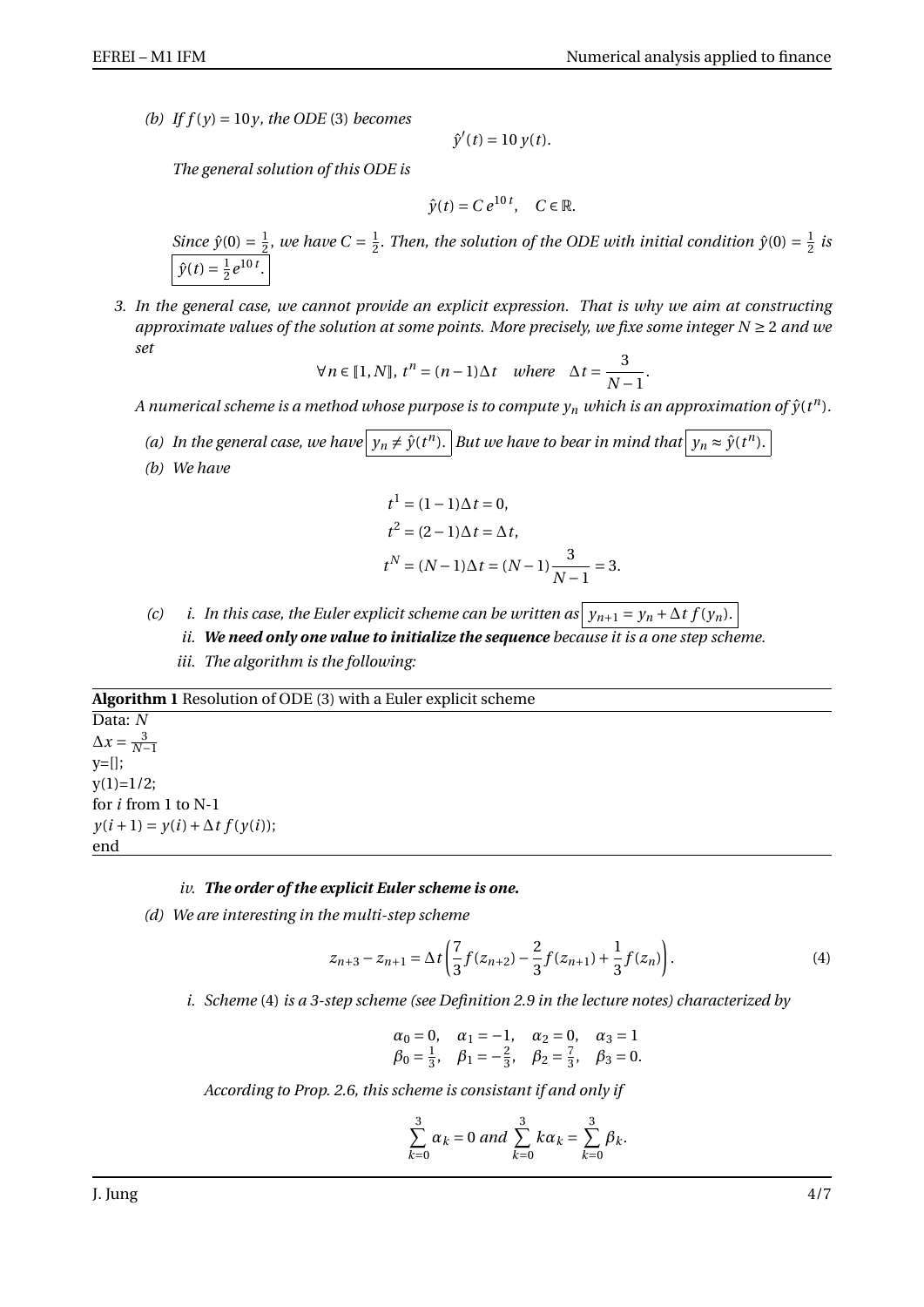*We easily check that*

$$
\sum_{k=0}^{3} \alpha_k = 0 - 1 + 0 + 1 = 0
$$
  

$$
\sum_{k=0}^{3} k \alpha_k = 0 \times 0 + 1 \times (-1) + 2 \times 0 + 3 \times 1 = 2,
$$
  

$$
\sum_{k=0}^{3} \beta_k = \frac{1}{3} - \frac{2}{3} + \frac{7}{3} = \frac{6}{3} = 2 = \sum_{k=0}^{3} k \alpha_k.
$$

## *Then, the scheme is consistant.*

*ii. The Dahlquist statement (Prop. 2.7) ensures that the Scheme* (4) *is stable if the polynomial*  $\rho(x) = \sum$  $\sum_{0 \le k \le 3} \alpha_k x^k$  has only roots of modulo less than 1 and if its roots of modulus 1 are *simple. Here, we have*

$$
\rho(x) = x^4 - x^2 = x^2 (x^2 - 1) = x^2 (x - 1)(x + 1)
$$

*whose roots are* −1*,* 0 *and* 1 *where* −1 *and* 1 *are single roots. Then, Scheme* (4) *is stable.*

*iii. Stability and consistency imply the convergence of the scheme due to the Lax–Richtmyer theorem (Th. 2.2). The fact that a scheme is convergent means that if we denote by*  $(y_n)$  the *numerical solution and by*  $\hat{y}$  *the exact solution, then*  $\hat{y}(t^n) - y_n$  goes to 0 *as*  $\Delta t$  goes to 0*: the more* ∆*t decreases, the more accurate the numerical solution (close to the exact solution). The scheme is convergent if*

$$
\lim_{\Delta t \to 0} \max_{1 \le n \le N} \|y_n - \hat{y}(t^n)\| = 0
$$

*iv. We can write Scheme* (4) *as*

$$
z_{n+3} = z_{n+1} + \Delta t \left( \frac{7}{3} f(z_{n+2}) - \frac{2}{3} f(z_{n+1}) + \frac{1}{3} f(z_n) \right).
$$

*Thus, given*  $z_n$ ,  $z_{n+1}$  *and*  $z_{n+2}$  *we can directly compute*  $z_{n+3}$ *. The scheme is explicit. v. We apply Prop. 2.8 and assess each i* ≥ 2 *until the relation in Prop. 2.8 is not satisfied:*

- $i = 2$ :  $\Sigma$ 0≤*k*≤3  $k^2 \alpha_k = 0 \times 0 + 1 \times (-1) + 4 \times 0 + 9 \times 1 = 8 = 2 \times 4 = 2 \left( 0 \times \frac{1}{3} \right)$  $\frac{1}{3} + 1 \times \frac{-2}{3}$  $\frac{-2}{3} + 2 \times \frac{7}{3}$  $(\frac{7}{3} + 3 \times 0) =$ 2  $\Sigma$  $\sum\limits_{0 \le k \le 3} k \beta_k$ . The scheme is at least of order 2.
- $i = 3: \sum_{i=1}^{n}$ 0≤*k*≤3  $k^3 \alpha_k = 0 \times 0 + 1 \times (-1) + 8 \times 0 + 27 \times 1 = 26 = 26 \times \frac{26}{3}$  $\frac{26}{3}$  = 3 (0 ×  $\frac{1}{3}$  $\frac{1}{3} + 1 \times \frac{-2}{3}$  $\frac{-2}{3} + 4 \times \frac{7}{3}$  $(\frac{7}{3} + 9 \times 0) =$ 3  $\Sigma$  $k^2\beta_k$ . The scheme is at least of order 3.
- 0≤*k*≤3 •  $i = 4$ :  $\Sigma$ 0≤*k*≤3  $k^4 \alpha_k = 0 \times 0 + 1 \times (-1) + 16 \times 0 + 91 \times 1 = 80 \neq 72 = 4 \times 18$  $= 4 \left( 0 \times \frac{1}{3} \right)$  $\frac{1}{3}+1 \times \frac{-2}{3}$  $\frac{-2}{3} + 8 \times \frac{7}{3}$  $(\frac{7}{3} + 27 \times 0) = 4 \sum_{n \leq k}$ 0≤*k*≤3  $k^3\beta_k$ . The scheme is exactly of order 3.
- *vi. As Scheme* (4) *is a 3-step scheme, we need three initializing values (to compute z*4*, we need to know*  $z_3$ *,*  $z_2$  *and*  $z_1$ *).*

*As z*<sub>1</sub> *must be an approximation of*  $\hat{y}(t^1) = \hat{y}(0) = \frac{1}{2}$  $\frac{1}{2}$  according to (3), we choose  $z_1 = \frac{1}{2}$  $\frac{1}{2}$ . We *now tackle the computation of*  $z_2 \approx \hat{y}(t^2) = \hat{y}(\Delta t)$  *which we do not know. As Scheme* (4) *is of order 3, we must choose a value which is accurate at order 3, that is to say*  $z_2 = \hat{y}(\Delta t) +$ O(∆*t* 3 )*. To do so, we perform a Taylor expansion (Prop. 1.17):*

$$
\hat{y}(\Delta t) = \hat{y}(0) + \Delta t \hat{y}'(0) + \frac{\Delta t^2}{2} \hat{y}''(0) + \mathcal{O}(\Delta t^3).
$$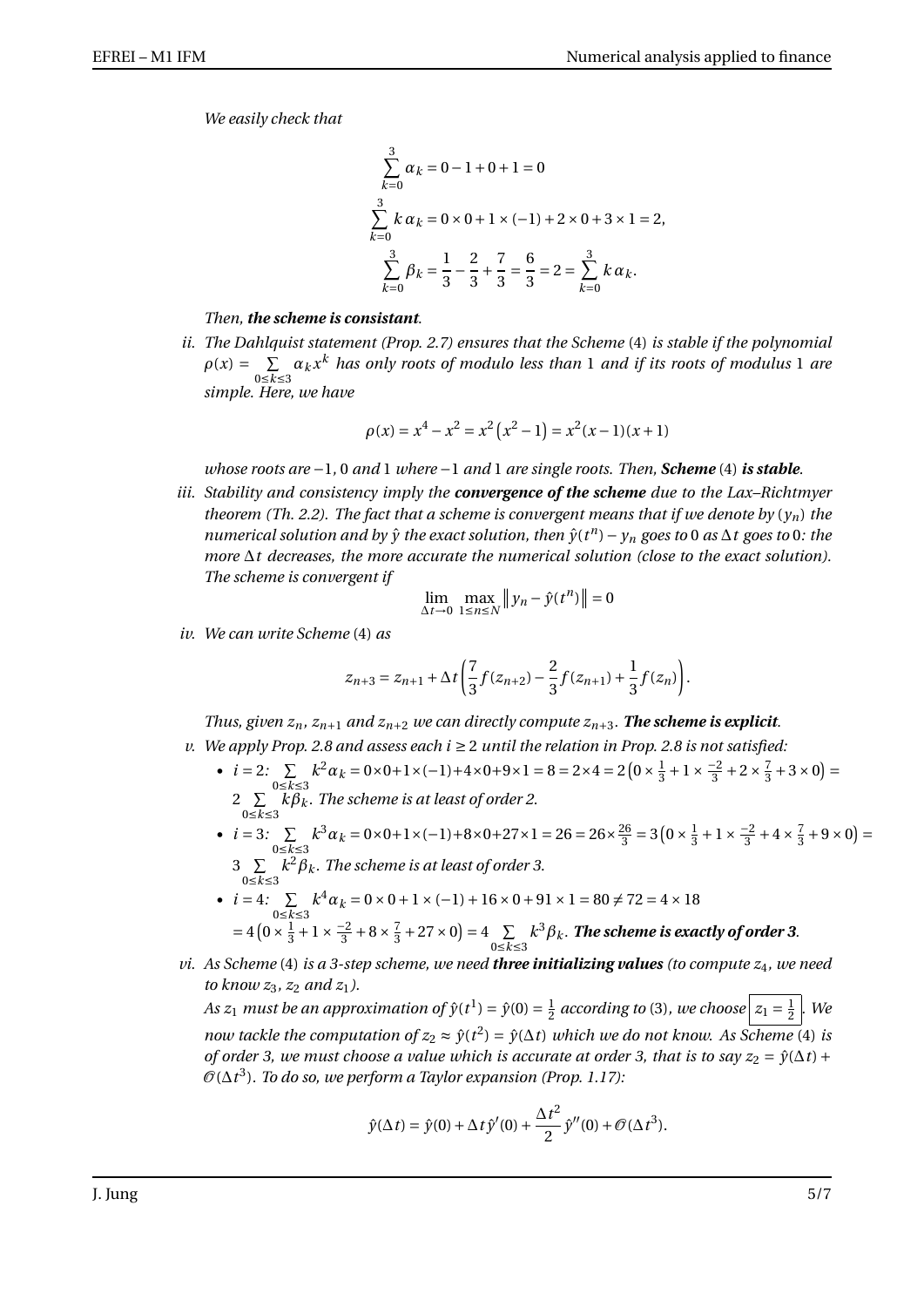$\hat{y}'(0)$  *is deduce from ODE* (??) *and from the initial condition:*  $\hat{y}'(0) = f(\hat{y}(0)) = f(\frac{1}{2})$ 2 ¢ *. Likewise, to compute y*ˆ <sup>00</sup>(0)*, we differentiate ODE* (**??**) *once to obtain*

$$
\hat{y}''(t) = \frac{\mathrm{d}}{\mathrm{d}t} \left[ f(\hat{y}(t)) \right] = \hat{y}'(t) \frac{\mathrm{d}f}{\mathrm{d}y} (\hat{y}(t)) = \hat{y}'(t) f'(\hat{y}(t)) = f(\hat{y}(t)) f'(\hat{y}(t))
$$

*Hence we set*  $z_2 = \frac{1}{2}$  $rac{1}{2} + \Delta t f\left(\frac{1}{2}\right)$  $(\frac{1}{2}) + (f(\frac{1}{2})))$  $\frac{1}{2}$   $\times$   $f'(\frac{1}{2})$  $\frac{1}{2})\frac{\Delta t^2}{2}$ 2 *. We use the same method for z*3*, we ob* $tain$   $z_3 = \frac{1}{2}$  $\frac{1}{2} + (2\Delta t) f(\frac{1}{2})$  $(\frac{1}{2}) + (f(\frac{1}{2})))$  $\frac{1}{2}$   $\times$   $f'(\frac{1}{2})$  $\frac{1}{2})\frac{(2\Delta t)^2}{2}$  $\frac{\Delta U}{2}$ .

*vii. The algorithm is the following:*

**Algorithm 2** Resolution of ODE (3) with Scheme (4)

Data: *N*  $\Delta x = \frac{3}{N-1}$  $z=[]$ ;  $z(1)=1/2;$ z(2)=expression given by the previous question; z(3)=expression given by the previous question; for *i* from 1 to N-3  $z(i+3) = z(i+1)+\Delta t \left(\frac{7}{3}\right)$  $\frac{7}{3}f(z(i+2)-\frac{2}{3})$  $\frac{2}{3}f(z(i+1))+\frac{1}{3}$  $\frac{1}{3}f(z(i))$ ; end

- *viii. The Euler explicit scheme is a first order scheme and Scheme* (4) *is a third order scheme. Both schemes are explicit then from a computational point of view there are comparable. Thus Schemes* (4) *is preferable because it is more accurate.*
	- *ix. If*  $f(y) = 1$ *, the relation* (4) *becomes*

$$
z_{n+3} - z_{n+1} = \Delta t \left( \frac{7}{3} \times 1 - \frac{2}{3} \times 1 + \frac{1}{3} \times 1 \right) = 2\Delta t.
$$

*Since*  $f(y) = 1$ *, we have*  $f'(y) = 0$  *and then, the Question 3(d)vi implies that* 

$$
z_1 = \frac{1}{2}
$$
,  $z_2 = \frac{1}{2} + \Delta t + \frac{\Delta t^2}{2}$ .

*We have*

$$
\begin{cases} z_{n+2} = z_n + 2\Delta t \\ z_1 = \frac{1}{2} \end{cases}
$$

*then*  $\forall n \ge 1, z_{2n+1} = \frac{1}{2}$ 2 +*n* ×2∆*t . We have*

$$
\begin{cases} z_{n+2} = z_n + 2\Delta t \\ z_2 = \frac{1}{2} + \Delta t + \frac{\Delta t^2}{2} \end{cases}
$$
  
then  $\nabla n \ge 1$ ,  $z_{2n} = \frac{1}{2} + \Delta t + \frac{\Delta t^2}{2} + (n-1) \times 2\Delta t$ .